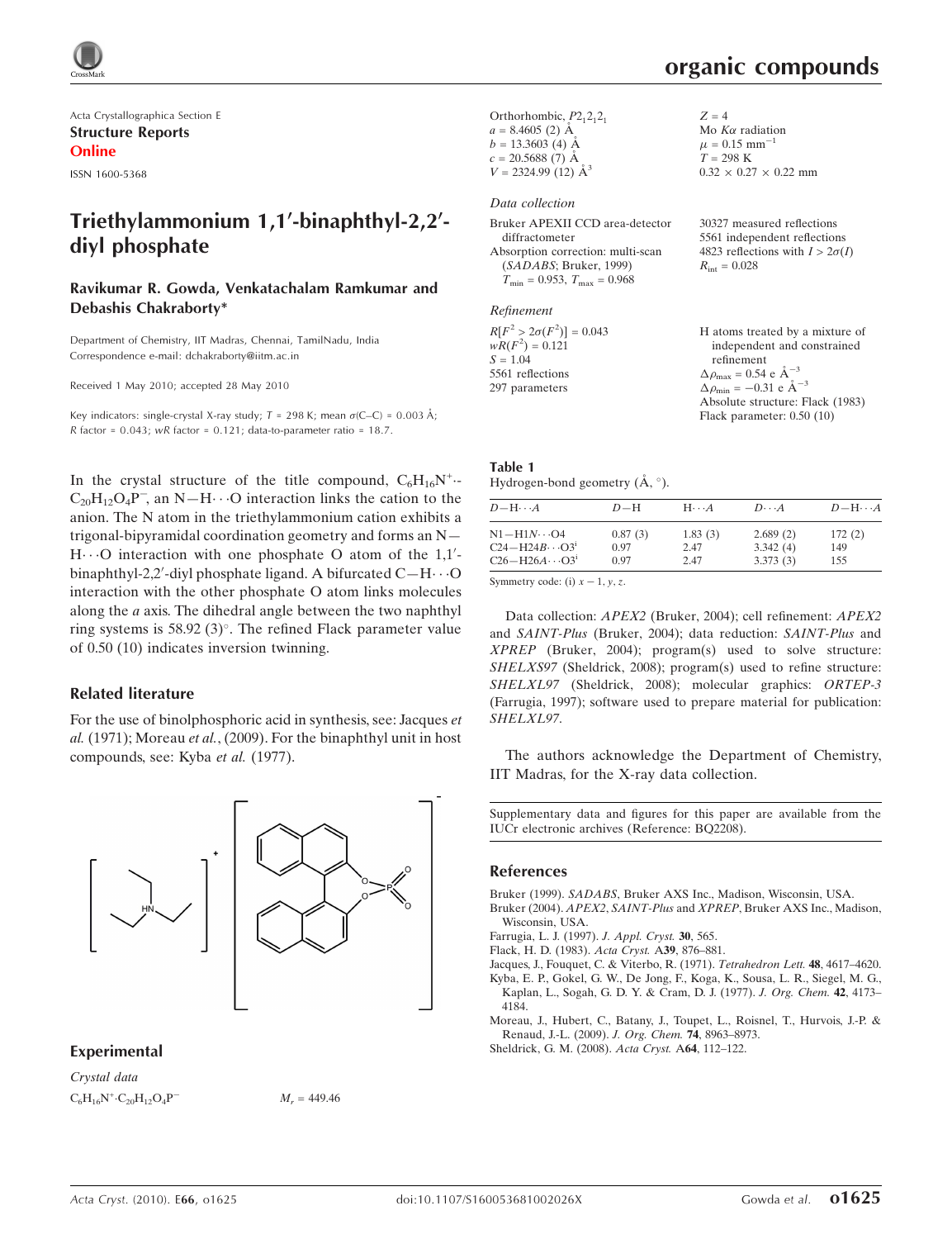# **supporting information**

*Acta Cryst.* (2010). E**66**, o1625 [doi:10.1107/S160053681002026X]

## **Triethylammonium 1,1′-binaphthyl-2,2′-diyl phosphate**

### **Ravikumar R. Gowda, Venkatachalam Ramkumar and Debashis Chakraborty**

#### **S1. Comment**

The title compound is a salt of binol phosphoric acid. It represents a useful tool for the resolution of amines. Amines which are unable to resolve using other chiral acids, are resolved using binolphosphoric acid very easily and in high yield (Jacques *et al.*, 1971). Optically active amines are useful as intermediates of medicines, agricultural chemicals, or the like can be produced without special post-treatment in high yield at high optical purity using optically active phosphoric acid derivatives. A recent report depicts phosphoric acid acts as Bronsted acid to catalyze the addition of enolizable *β*diketones, *β*-ketoesters, and vinylogous amides to *α*,*β*-unsaturated aldehydes to lead to substituted chromenones, pyranones, and tetra hydroquinolinones in good yields under mild reaction conditions via a formal [3+3] cycloaddition (Moreau *et al.*, 2009).

In the title compound  $C_{26}H_{28}N$  O<sub>4</sub>P, (I), the 1,1'-binaphthyl-2-2'diyl phosphate ligand coordinates with the triethyl ammonium to form an intra molecular N-H..O interaction with one phosphate O atom and with another phosphate O atom with which a bifurcated C-H..O interaction (Table 1) along the *a* axis extending into a network (Figure 2). The molecular structure viewed down along the C10-C11 pivot, clearly shows the non co-planar geometry of the two naptha rings system with a dihedral angle of 58.92 (3)°.

#### **S2. Experimental**

To a stirred ice cold solution of 0.2 g (0.69 mole) binol (Evan *et. al*, 1977) in 20 mL of dichloromethane under nitrogen atmosphere was added 0.07 mL (0.69 mmol) POCl<sub>3</sub> drop wise followed by addition of 0.5 mL (3.5 mmol) triethylamine. White fumes of HCl were observed upon addition, reaction mixture was stirred at 0  $^{\circ}$ C for 30 minutes. Then 0.13 mL (6.9) mmol) H<sub>2</sub>O was added slowly at 0 °C. Reaction mixture was stirred at 0 °C for 1 h and warmed up to room temperature and stirred for 40 h. The reaction was monitored using thin layer chromatography. The product was extracted using dichloromethane and purified by crystallization in dichloromethane. Yield is found to be 0.26 g (83.9 %).

#### **S3. Refinement**

All hydrogen atoms were fixed geometrically and allowed to ride on the parent carbon atoms with aromatic  $C-H = 0.93$ Å, aliphatic C-H = 0.98 Å and methyl C-H = 0.96 Å. The displacement parameters were set for phenyl and aliphatic H atoms at  $U_{iso}(H) = 1.2 U_{eq}(C)$  and for methyl H atoms at  $U_{iso}(H) = 1.5 U_{eq}(C)$ . The Flack parameter was refined as a full least-squares variable, and the refined value of 0.50 (10) suggests inversion twinning.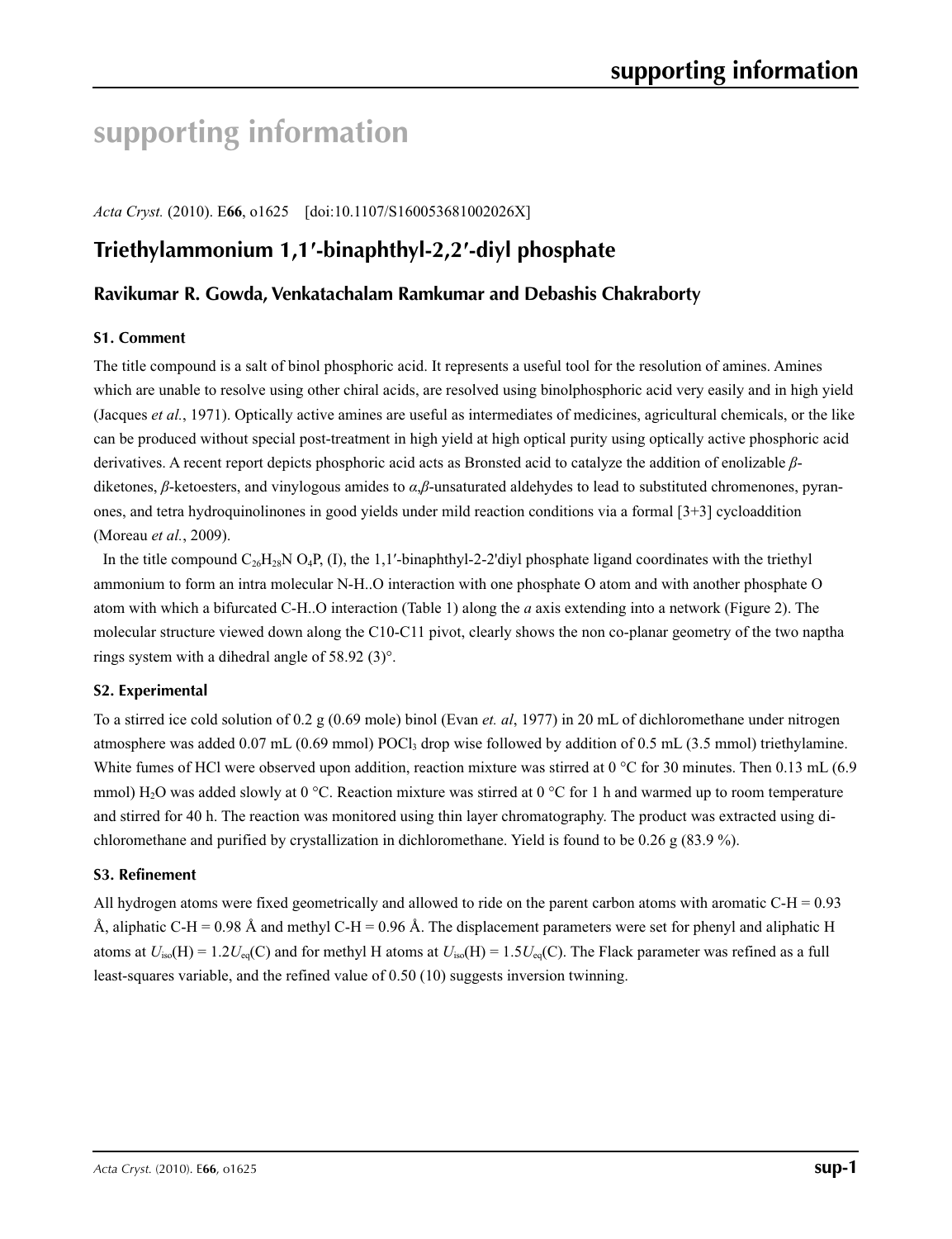





## **Figure 2**

The Packing diagram showing the N-H···O (blue dashed line) and the bifurcated C-H···O interactions (red dashed line)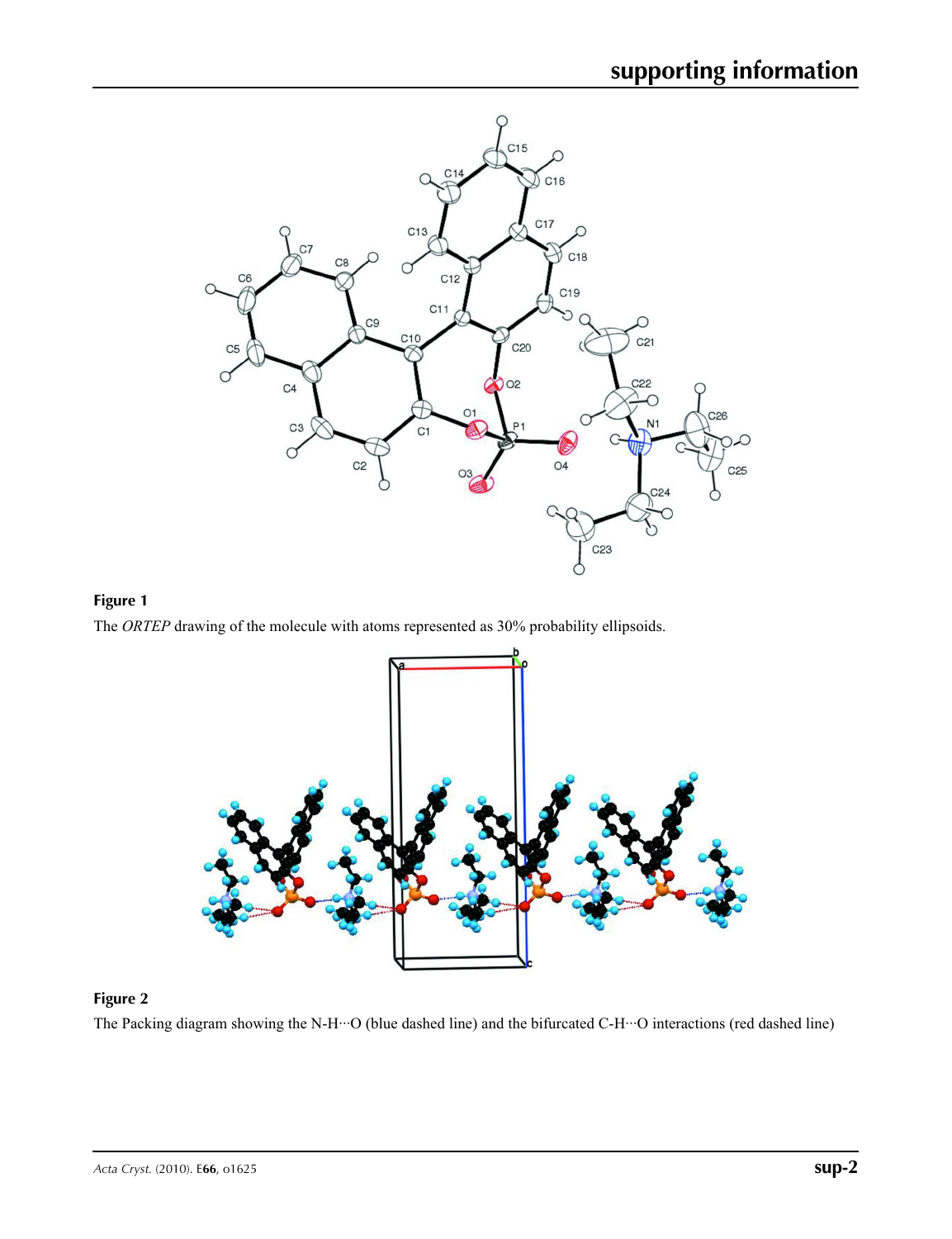#### **Triethylammonium 1,1′-binaphthyl-2,2′-diyl phosphate**

#### *Crystal data*

 $C_6H_{16}N^+$ · $C_{20}H_{12}O_4P^ M_r = 449.46$ Orthorhombic,  $P2_12_12_1$ Hall symbol: P 2ac 2ab  $a = 8.4605(2)$  Å  $b = 13.3603$  (4) Å  $c = 20.5688(7)$  Å  $V = 2324.99$  (12) Å<sup>3</sup>  $Z = 4$ 

#### *Data collection*

Bruker APEXII CCD area-detector diffractometer Radiation source: fine-focus sealed tube Graphite monochromator phi and *ω* scans Absorption correction: multi-scan (*SADABS*; Bruker, 1999)  $T_{\text{min}} = 0.953$ ,  $T_{\text{max}} = 0.968$ 

#### *Refinement*

Refinement on *F*<sup>2</sup> Least-squares matrix: full *R*[ $F^2 > 2\sigma(F^2)$ ] = 0.043  $wR(F^2) = 0.121$  $S = 1.04$ 5561 reflections 297 parameters 0 restraints Primary atom site location: structure-invariant direct methods Secondary atom site location: difference Fourier map

 $F(000) = 952$  $D_x = 1.284$  Mg m<sup>-3</sup> Mo *Kα* radiation, *λ* = 0.71073 Å Cell parameters from 7503 reflections  $\theta$  = 2.5–27.9°  $\mu$  = 0.15 mm<sup>-1</sup> *T* = 298 K Block, white  $0.32 \times 0.27 \times 0.22$  mm

30327 measured reflections 5561 independent reflections 4823 reflections with  $I > 2\sigma(I)$  $R_{\text{int}} = 0.028$  $\theta_{\text{max}} = 28.3^{\circ}, \theta_{\text{min}} = 2.5^{\circ}$  $h = -10 \rightarrow 10$  $k = -17 \rightarrow 15$ *l* = −27→27

Hydrogen site location: inferred from neighbouring sites H atoms treated by a mixture of independent and constrained refinement  $w = 1/[\sigma^2 (F_o^2) + (0.0768P)^2 + 0.3083P]$ where  $P = (F_o^2 + 2F_c^2)/3$  $(\Delta/\sigma)_{\text{max}}$  < 0.001 Δ*ρ*max = 0.54 e Å−3  $\Delta \rho_{\rm min} = -0.31$  e Å<sup>-3</sup> Extinction correction: *SHELXL97* (Sheldrick, 2008), Fc\* =kFc[1+0.001xFc2 *λ*3 /sin(2*θ*)]-1/4 Extinction coefficient: 0.000 Absolute structure: Flack (1983) Absolute structure parameter: 0.50 (10)

#### *Special details*

**Geometry**. All esds (except the esd in the dihedral angle between two l.s. planes) are estimated using the full covariance matrix. The cell esds are taken into account individually in the estimation of esds in distances, angles and torsion angles; correlations between esds in cell parameters are only used when they are defined by crystal symmetry. An approximate (isotropic) treatment of cell esds is used for estimating esds involving l.s. planes. **Refinement**. Refinement of F<sup>2</sup> against ALL reflections. The weighted R-factor wR and goodness of fit S are based on  $F^2$ , conventional R-factors R are based on F, with F set to zero for negative  $F^2$ . The threshold expression of  $F^2 > 2$ sigma( $F^2$ ) is used only for calculating R-factors(gt) etc. and is not relevant to the choice of reflections for refinement. R-factors based on F2 are statistically about twice as large as those based on F, and Rfactors based on ALL data will be even larger.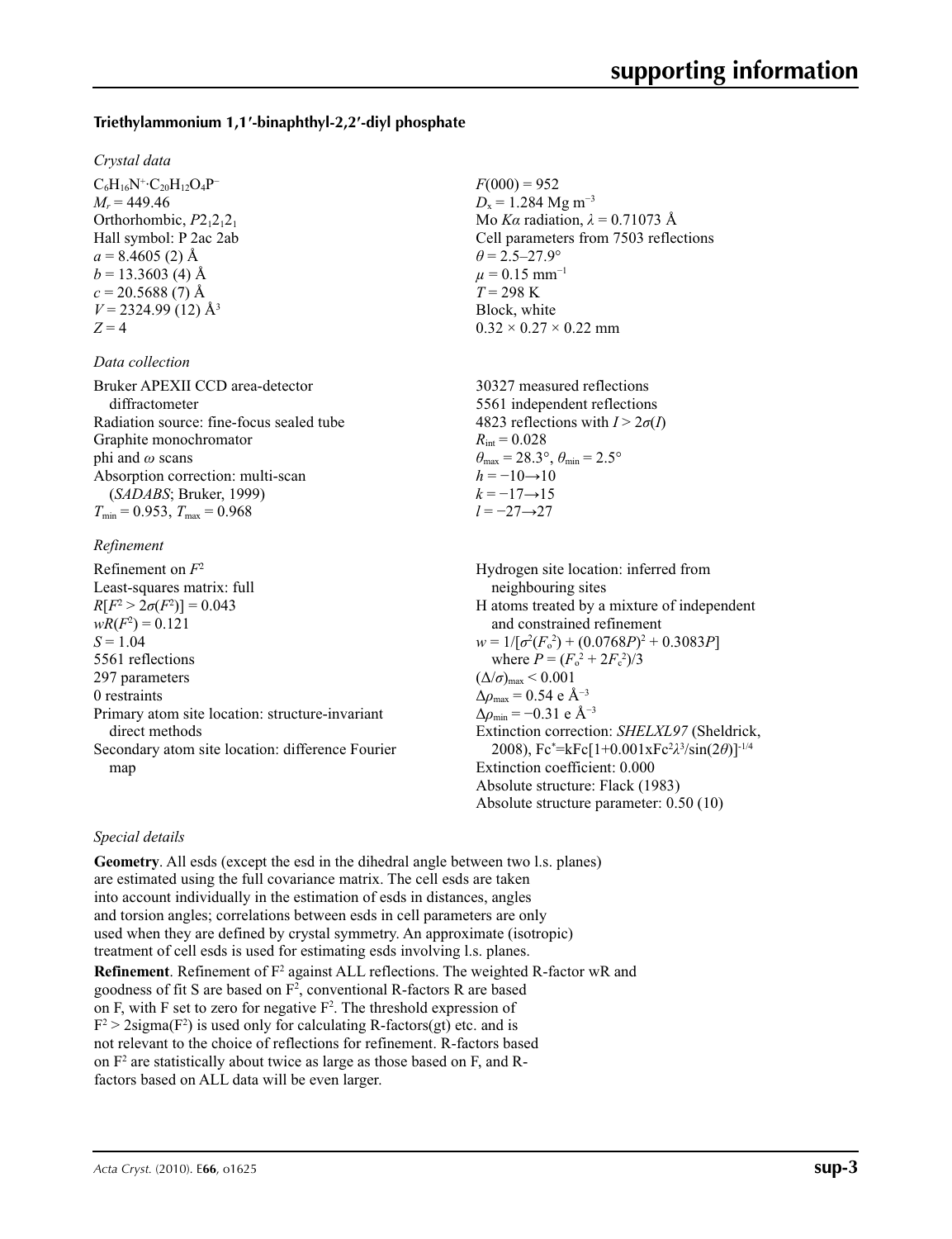$\overline{\phantom{0}}$ 

|                   | $\boldsymbol{\chi}$ | у              | $\boldsymbol{Z}$ | $U_{\rm iso}*/U_{\rm eq}$ |  |
|-------------------|---------------------|----------------|------------------|---------------------------|--|
| C1                | 0.9569(2)           | $-0.09228(15)$ | 0.66118(9)       | 0.0337(4)                 |  |
| C2                | 1.0264(3)           | $-0.18489(16)$ | 0.67555(11)      | 0.0431(5)                 |  |
| H2                | 0.9953              | $-0.2203$      | 0.7123           | $0.052*$                  |  |
| C <sub>3</sub>    | 1.1397(3)           | $-0.22298(15)$ | 0.63547(12)      | 0.0475(5)                 |  |
| H <sub>3</sub>    | 1.1837              | $-0.2853$      | 0.6444           | $0.057*$                  |  |
| C4                | 1.1909(3)           | $-0.16849(15)$ | 0.58042(10)      | 0.0423(5)                 |  |
| C <sub>5</sub>    | 1.3154(3)           | $-0.2041(2)$   | 0.54033(13)      | 0.0600(7)                 |  |
| H <sub>5</sub>    | 1.3603              | $-0.2662$      | 0.5489           | $0.072*$                  |  |
| C6                | 1.3702(4)           | $-0.1483(2)$   | 0.48930(14)      | 0.0677(8)                 |  |
| H <sub>6</sub>    | 1.4518              | $-0.1728$      | 0.4635           | $0.081*$                  |  |
| C7                | 1.3040(3)           | $-0.0549(2)$   | 0.47599(11)      | 0.0546(6)                 |  |
| H7                | 1.3435              | $-0.0165$      | 0.4419           | $0.065*$                  |  |
| $\mbox{C}8$       | 1.1824(3)           | $-0.01962(17)$ | 0.51244(9)       | 0.0410(5)                 |  |
| H8                | 1.1381              | 0.0421         | 0.5021           | $0.049*$                  |  |
| C9                | 1.1211(2)           | $-0.07409(14)$ | 0.56575(9)       | 0.0323(4)                 |  |
| C10               | 0.9960(2)           | $-0.03785(14)$ | 0.60657(8)       | 0.0298(4)                 |  |
| C11               | 0.9160(2)           | 0.05934(13)    | 0.59444(8)       | 0.0283(4)                 |  |
| C12               | 0.8330(2)           | 0.07958(14)    | 0.53500(8)       | 0.0309(4)                 |  |
| C13               | 0.8099(3)           | 0.00551(16)    | 0.48651(10)      | 0.0408(5)                 |  |
| H13               | 0.8506              | $-0.0584$      | 0.4928           | $0.049*$                  |  |
| C14               | 0.7289(3)           | 0.0268(2)      | 0.43082(10)      | 0.0518(6)                 |  |
| H14               | 0.7143              | $-0.0229$      | 0.3997           | $0.062*$                  |  |
| C15               | 0.6676(3)           | 0.1229(2)      | 0.42019(11)      | 0.0576(7)                 |  |
| H15               | 0.6153              | 0.1371         | 0.3815           | $0.069*$                  |  |
| C16               | 0.6841(3)           | 0.19519(19)    | 0.46587(11)      | 0.0506(6)                 |  |
| H16               | 0.6415              | 0.2583         | 0.4585           | $0.061*$                  |  |
| C17               | 0.7658(3)           | 0.17582(15)    | 0.52499(9)       | 0.0368(4)                 |  |
| C18               | 0.7767(3)           | 0.24789(15)    | 0.57516(10)      | 0.0432(5)                 |  |
| H18               | 0.7358              | 0.3116         | 0.5684           | $0.052*$                  |  |
| C19               | 0.8456(2)           | 0.22598(15)    | 0.63296(10)      | 0.0368(4)                 |  |
| H19               | 0.8485              | 0.2734         | 0.6660           | $0.044*$                  |  |
| C20               | 0.9126(2)           | 0.13082(14)    | 0.64237(8)       | 0.0291(4)                 |  |
| C21               | 0.4505(5)           | 0.0741(4)      | 0.64124(17)      | 0.1067(15)                |  |
| H21A              | 0.5583              | 0.0913         | 0.6504           | $0.160*$                  |  |
| H21B              | 0.3883              | 0.1340         | 0.6381           | $0.160*$                  |  |
| H21C              | 0.4454              | 0.0383         | 0.6008           | $0.160*$                  |  |
| C22               | 0.3853(4)           | 0.0076(3)      | 0.69635(16)      | 0.0853(10)                |  |
| H22A              | 0.2711              | 0.0039         | 0.6928           | $0.102*$                  |  |
| H22B              | 0.4271              | $-0.0597$      | 0.6917           | $0.102*$                  |  |
| C <sub>23</sub>   | 0.4903(4)           | $-0.1247(2)$   | 0.8033(2)        | 0.0832(10)                |  |
| H <sub>23</sub> A | 0.5959              | $-0.1078$      | 0.7903           | $0.125*$                  |  |
| H23B              | 0.4408              | $-0.1636$      | 0.7698           | $0.125*$                  |  |
| H23C              | 0.4936              | $-0.1629$      | 0.8428           | $0.125*$                  |  |
| C <sub>24</sub>   | 0.3995(4)           | $-0.0330(2)$   | 0.81405(17)      | 0.0715(8)                 |  |
| H24A              | 0.4278              | $-0.0052$      | 0.8560           | $0.086*$                  |  |

*Fractional atomic coordinates and isotropic or equivalent isotropic displacement parameters (Å<sup>2</sup>)*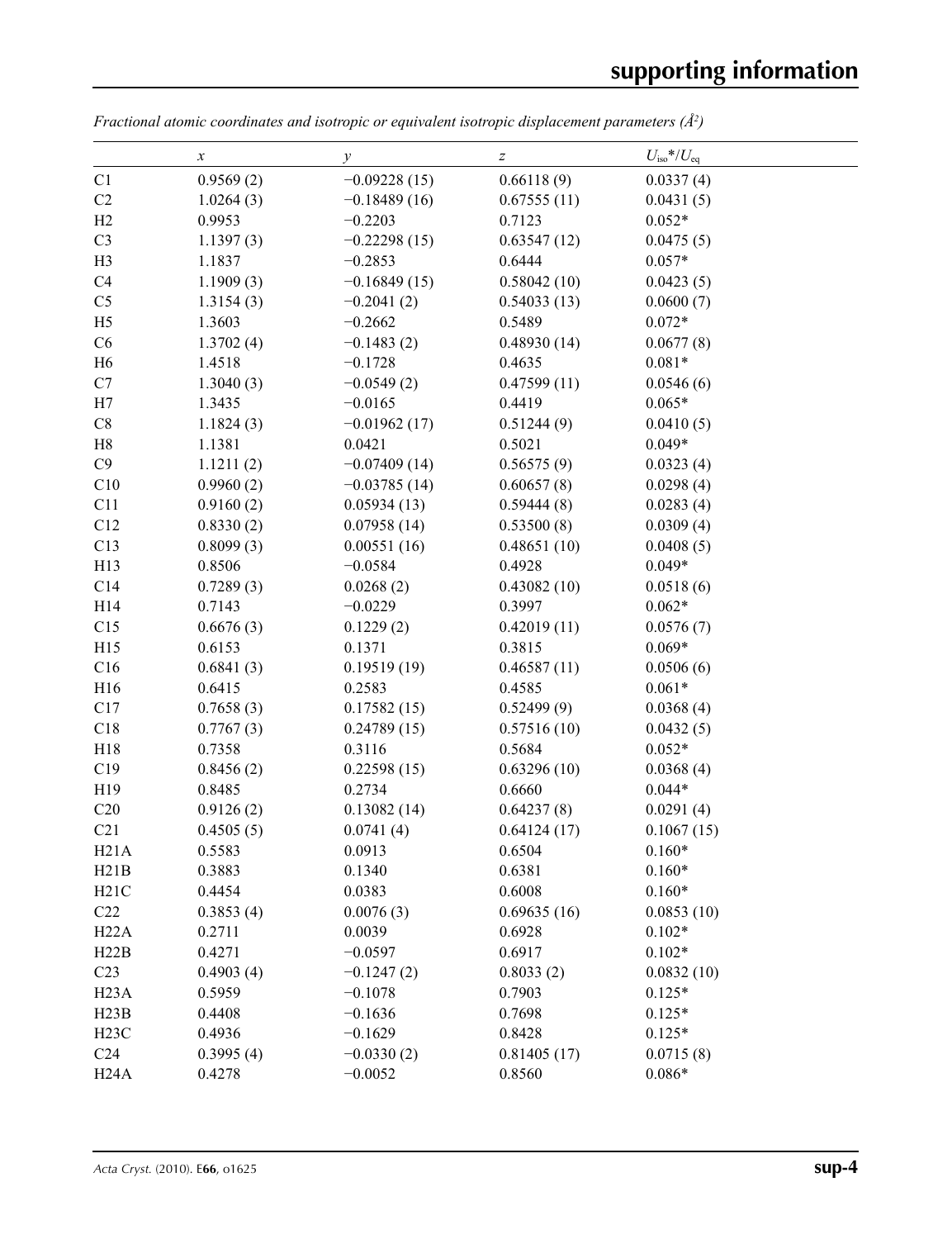| H24B              | 0.2879      | $-0.0494$      | 0.8152      | $0.086*$     |  |
|-------------------|-------------|----------------|-------------|--------------|--|
| C <sub>25</sub>   | 0.4079(4)   | 0.1960(3)      | 0.83499(17) | 0.0788(9)    |  |
| H25A              | 0.5187      | 0.2078         | 0.8285      | $0.118*$     |  |
| H25B              | 0.3927      | 0.1586         | 0.8744      | $0.118*$     |  |
| H25C              | 0.3536      | 0.2589         | 0.8382      | $0.118*$     |  |
| C <sub>26</sub>   | 0.3437(3)   | 0.1379(3)      | 0.77885(19) | 0.0791(9)    |  |
| H <sub>26</sub> A | 0.2352      | 0.1200         | 0.7887      | $0.095*$     |  |
| H26B              | 0.3415      | 0.1816         | 0.7412      | $0.095*$     |  |
| N1                | 0.4281(2)   | 0.04695(16)    | 0.76106(11) | 0.0490(5)    |  |
| O <sub>1</sub>    | 0.84192(17) | $-0.05577(10)$ | 0.70278(6)  | 0.0372(3)    |  |
| O <sub>2</sub>    | 0.98292(15) | 0.11072(10)    | 0.70184(6)  | 0.0308(3)    |  |
| O <sub>3</sub>    | 1.01033(17) | 0.00302(13)    | 0.79917(7)  | 0.0491(4)    |  |
| O <sub>4</sub>    | 0.74028(17) | 0.08038(13)    | 0.77268(7)  | 0.0451(4)    |  |
| P <sub>1</sub>    | 0.89188(6)  | 0.03523(4)     | 0.75172(2)  | 0.03329(13)  |  |
| H <sub>1</sub> N  | 0.529(4)    | 0.0593(18)     | 0.7609(12)  | $0.044(7)$ * |  |
|                   |             |                |             |              |  |

*Atomic displacement parameters (Å2 )*

|                 |            |            | $U^{33}$   |               |               |               |
|-----------------|------------|------------|------------|---------------|---------------|---------------|
|                 | $U^{11}$   | $L^{22}$   |            | $U^{12}$      | $U^{13}$      | $L^{23}$      |
| C1              | 0.0328(10) | 0.0342(10) | 0.0342(9)  | $-0.0053(8)$  | $-0.0050(8)$  | $-0.0002(7)$  |
| C2              | 0.0506(13) | 0.0361(10) | 0.0424(10) | $-0.0078(10)$ | $-0.0115(10)$ | 0.0096(9)     |
| C <sub>3</sub>  | 0.0560(15) | 0.0293(10) | 0.0573(12) | 0.0071(10)    | $-0.0186(11)$ | 0.0003(9)     |
| C4              | 0.0451(13) | 0.0371(11) | 0.0446(11) | 0.0090(9)     | $-0.0150(10)$ | $-0.0086(8)$  |
| C <sub>5</sub>  | 0.0611(17) | 0.0540(14) | 0.0649(16) | 0.0286(13)    | $-0.0112(13)$ | $-0.0187(12)$ |
| C6              | 0.0567(18) | 0.090(2)   | 0.0565(15) | 0.0292(15)    | 0.0067(13)    | $-0.0209(14)$ |
| C7              | 0.0493(14) | 0.0724(17) | 0.0421(12) | 0.0084(12)    | 0.0076(10)    | $-0.0062(10)$ |
| C8              | 0.0397(12) | 0.0492(12) | 0.0341(9)  | 0.0076(9)     | 0.0003(8)     | $-0.0012(8)$  |
| C9              | 0.0336(10) | 0.0330(9)  | 0.0303(8)  | 0.0042(8)     | $-0.0060(7)$  | $-0.0057(7)$  |
| C10             | 0.0314(10) | 0.0295(8)  | 0.0285(8)  | $-0.0011(8)$  | $-0.0059(7)$  | $-0.0013(7)$  |
| C11             | 0.0272(9)  | 0.0312(9)  | 0.0266(8)  | 0.0016(7)     | 0.0007(7)     | $-0.0001(6)$  |
| C12             | 0.0300(10) | 0.0345(9)  | 0.0281(8)  | 0.0037(8)     | $-0.0001(7)$  | $-0.0002(7)$  |
| C13             | 0.0452(13) | 0.0416(11) | 0.0355(10) | 0.0086(9)     | $-0.0082(9)$  | $-0.0055(8)$  |
| C14             | 0.0579(15) | 0.0613(14) | 0.0363(10) | 0.0111(12)    | $-0.0154(10)$ | $-0.0122(10)$ |
| C15             | 0.0617(16) | 0.0760(17) | 0.0351(11) | 0.0244(14)    | $-0.0169(11)$ | $-0.0014(11)$ |
| C16             | 0.0550(15) | 0.0526(13) | 0.0443(12) | 0.0177(11)    | $-0.0136(11)$ | 0.0031(10)    |
| C17             | 0.0364(11) | 0.0393(10) | 0.0347(9)  | 0.0072(9)     | $-0.0023(8)$  | 0.0025(8)     |
| C18             | 0.0501(13) | 0.0339(10) | 0.0456(11) | 0.0124(9)     | 0.0008(10)    | 0.0005(8)     |
| C19             | 0.0387(11) | 0.0341(9)  | 0.0375(9)  | 0.0034(8)     | 0.0028(8)     | $-0.0092(8)$  |
| C20             | 0.0251(9)  | 0.0348(9)  | 0.0275(8)  | $-0.0043(7)$  | 0.0019(7)     | $-0.0002(7)$  |
| C21             | 0.106(3)   | 0.148(4)   | 0.066(2)   | $-0.055(3)$   | $-0.031(2)$   | 0.016(2)      |
| C22             | 0.0621(19) | 0.124(3)   | 0.0700(19) | $-0.028(2)$   | $-0.0083(16)$ | $-0.0116(19)$ |
| C <sub>23</sub> | 0.066(2)   | 0.0684(19) | 0.115(3)   | $-0.0038(17)$ | 0.019(2)      | 0.0201(19)    |
| C <sub>24</sub> | 0.0518(16) | 0.081(2)   | 0.0814(19) | $-0.0096(16)$ | 0.0100(15)    | 0.0077(16)    |
| C <sub>25</sub> | 0.067(2)   | 0.080(2)   | 0.090(2)   | $-0.0061(17)$ | 0.0116(18)    | $-0.0214(18)$ |
| C <sub>26</sub> | 0.0399(14) | 0.0747(19) | 0.123(3)   | $-0.0043(14)$ | $-0.0115(17)$ | $-0.0150(19)$ |
| N1              | 0.0287(10) | 0.0563(11) | 0.0620(12) | $-0.0120(8)$  | $-0.0041(8)$  | $-0.0065(9)$  |
| O <sub>1</sub>  | 0.0352(7)  | 0.0421(8)  | 0.0344(7)  | $-0.0118(6)$  | 0.0018(6)     | 0.0011(5)     |
| O2              | 0.0270(7)  | 0.0402(7)  | 0.0253(6)  | $-0.0071(6)$  | $-0.0016(5)$  | $-0.0022(5)$  |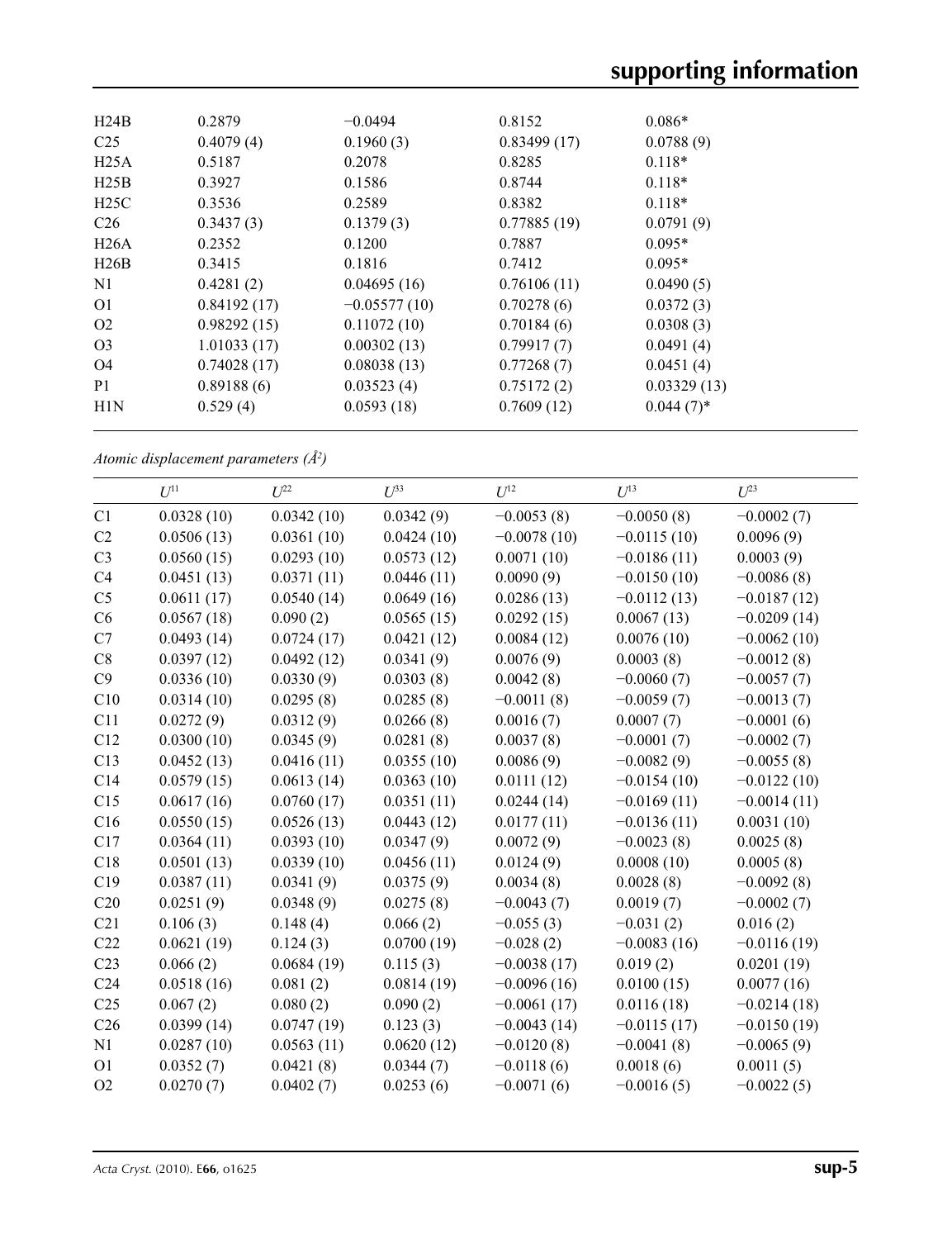# **supporting information**

| O <sub>3</sub> | 0.0333(8) | 0.0790(11) | 0.0349(7) | $-0.0104(8)$ | $-0.0052(6)$ | 0.0127(7)    |
|----------------|-----------|------------|-----------|--------------|--------------|--------------|
| O4             | 0.0269(7) | 0.0676(10) | 0.0408(7) | $-0.0058(7)$ | 0.0043(6)    | $-0.0114(7)$ |
| P <sub>1</sub> | 0.0237(2) | 0.0516(3)  | 0.0245(2) | $-0.0080(2)$ | 0.00039(18)  | $-0.0002(2)$ |

*Geometric parameters (Å, º)*

| $C1 - C10$     | 1.378(3)   | $C18 - C19$         | 1.356(3)   |
|----------------|------------|---------------------|------------|
| $C1 - 01$      | 1.385(2)   | $C18 - H18$         | 0.9300     |
| $C1-C2$        | 1.401(3)   | $C19 - C20$         | 1.405(3)   |
| $C2-C3$        | 1.363(4)   | $C19 - H19$         | 0.9300     |
| $C2-H2$        | 0.9300     | $C20 - 02$          | 1.386(2)   |
| $C3-C4$        | 1.414(3)   | $C21 - C22$         | 1.542(5)   |
| $C3-H3$        | 0.9300     | $C21 - H21A$        | 0.9600     |
| $C4 - C5$      | 1.419(3)   | $C21 - H21B$        | 0.9600     |
| $C4 - C9$      | 1.425(3)   | $C21 - H21C$        | 0.9600     |
| $C5-C6$        | 1.368(4)   | $C22 - N1$          | 1.476(4)   |
| $C5 - H5$      | 0.9300     | $C22-H22A$          | 0.9700     |
| $C6-C7$        | 1.396(4)   | $C22 - H22B$        | 0.9700     |
| $C6 - H6$      | 0.9300     | $C23-C24$           | 1.463(4)   |
| $C7-C8$        | 1.358(3)   | $C23 - H23A$        | 0.9600     |
| $C7 - H7$      | 0.9300     | $C23 - H23B$        | 0.9600     |
| $C8-C9$        | 1.415(3)   | C23-H23C            | 0.9600     |
| $C8 - H8$      | 0.9300     | $C24 - N1$          | 1.545(4)   |
| $C9 - C10$     | 1.435(3)   | $C24 - H24A$        | 0.9700     |
| $C10 - C11$    | 1.485(3)   | $C24 - H24B$        | 0.9700     |
| $C11 - C20$    | 1.373(2)   | $C25-C26$           | 1.494(4)   |
| $C11 - C12$    | 1.436(2)   | $C25 - H25A$        | 0.9600     |
| $C12 - C13$    | 1.418(3)   | $C25 - H25B$        | 0.9600     |
| $C12 - C17$    | 1.421(3)   | $C25 - H25C$        | 0.9600     |
| $C13 - C14$    | 1.365(3)   | $C26 - N1$          | 1.456(4)   |
| $C13 - H13$    | 0.9300     | $C26 - H26A$        | 0.9700     |
| $C14 - C15$    | 1.402(3)   | $C26 - H26B$        | 0.9700     |
| $C14 - H14$    | 0.9300     | $N1 - H1N$          | 0.87(3)    |
| $C15 - C16$    | 1.355(3)   | $O1 - P1$           | 1.6340(14) |
| $C15 - H15$    | 0.9300     | $O2 - P1$           | 1.6319(13) |
| $C16 - C17$    | 1.422(3)   | $O3 - P1$           | 1.4636(15) |
| $C16 - H16$    | 0.9300     | $O4 - P1$           | 1.4815(16) |
| $C17 - C18$    | 1.414(3)   |                     |            |
| $C10-C1-01$    | 119.10(18) | $C18 - C19 - H19$   | 120.3      |
| $C10-C1-C2$    | 122.5(2)   | $C20-C19-H19$       | 120.3      |
| $O1 - C1 - C2$ | 118.39(18) | $C11 - C20 - 02$    | 119.33(16) |
| $C3-C2-C1$     | 119.8(2)   | $C11 - C20 - C19$   | 122.59(17) |
| $C3-C2-H2$     | 120.1      | $O2 - C20 - C19$    | 118.03(16) |
| $C1-C2-H2$     | 120.1      | $C22-C21-H21A$      | 109.5      |
| $C2-C3-C4$     | 120.50(19) | $C22-C21-H21B$      | 109.5      |
| $C2-C3-H3$     | 119.7      | $H21A - C21 - H21B$ | 109.5      |
| $C4-C3-H3$     | 119.7      | $C22-C21-H21C$      | 109.5      |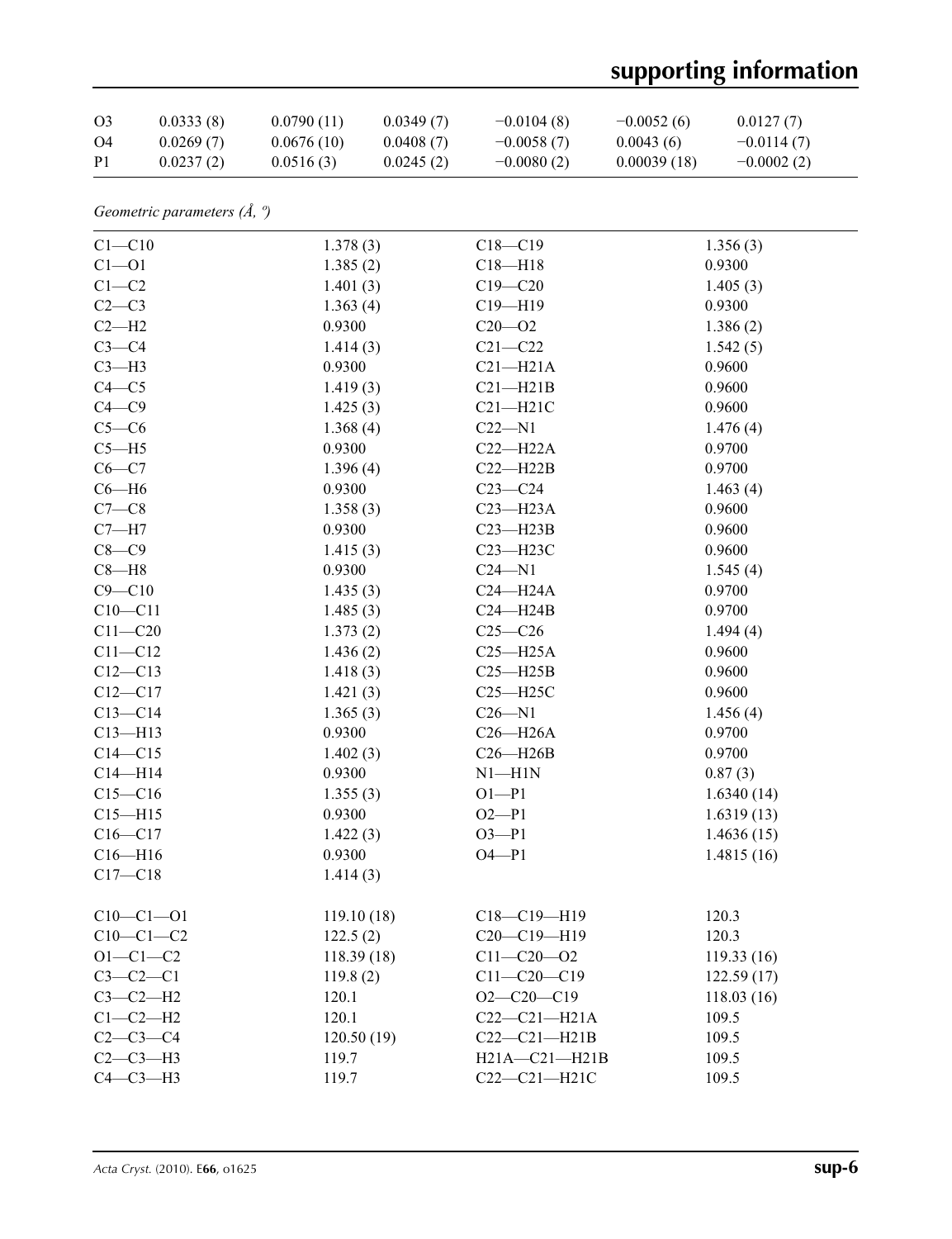| $C3-C4-C5$        | 121.3(2)   | $H21A - C21 - H21C$ | 109.5      |
|-------------------|------------|---------------------|------------|
| $C3-C4-C9$        | 119.9(2)   | $H21B - C21 - H21C$ | 109.5      |
| $C5 - C4 - C9$    | 118.8(2)   | $N1 - C22 - C21$    | 111.7(3)   |
| $C6-C5-C4$        | 121.0(2)   | N1-C22-H22A         | 109.3      |
| $C6-C5-H5$        | 119.5      | $C21-C22-H22A$      | 109.3      |
| $C4-C5-H5$        | 119.5      | $N1-C22-H22B$       | 109.3      |
| $C5 - C6 - C7$    | 120.1(2)   | $C21-C22-H22B$      | 109.3      |
| $C5-C6-H6$        | 120.0      | H22A-C22-H22B       | 107.9      |
| $C7-C6-H6$        | 120.0      | $C24 - C23 - H23A$  | 109.5      |
| $C8-C7-C6$        | 120.4(3)   | $C24-C23-H23B$      | 109.5      |
| $C8-C7-H7$        | 119.8      | $H23A - C23 - H23B$ | 109.5      |
| $C6 - C7 - H7$    | 119.8      | $C24 - C23 - H23C$  | 109.5      |
| $C7 - C8 - C9$    | 121.8(2)   | H23A-C23-H23C       | 109.5      |
| $C7-C8-H8$        | 119.1      | H23B-C23-H23C       | 109.5      |
| $C9-C8-H8$        | 119.1      | $C23-C24-N1$        | 113.0(2)   |
| $C8 - C9 - C4$    | 117.86(19) | $C23-C24-H24A$      | 109.0      |
| $C8 - C9 - C10$   | 123.39(17) | N1-C24-H24A         | 109.0      |
| $C4 - C9 - C10$   | 118.73(18) | $C23-C24-H24B$      | 109.0      |
| $C1 - C10 - C9$   | 118.40(17) | $N1-C24-H24B$       | 109.0      |
| $C1 - C10 - C11$  | 119.26(17) | H24A-C24-H24B       | 107.8      |
| $C9 - C10 - C11$  | 122.20(16) | $C26-C25-H25A$      | 109.5      |
| $C20 - C11 - C12$ | 118.06(16) | $C26-C25-H25B$      | 109.5      |
| $C20 - C11 - C10$ | 119.80(15) | $H25A - C25 - H25B$ | 109.5      |
| $C12 - C11 - C10$ | 122.05(16) | C26-C25-H25C        | 109.5      |
| $C13 - C12 - C17$ | 118.33(17) | H25A-C25-H25C       | 109.5      |
| $C13 - C12 - C11$ | 122.32(17) | H25B-C25-H25C       | 109.5      |
| $C17 - C12 - C11$ | 119.31(17) | $N1 - C26 - C25$    | 116.7(3)   |
| $C14 - C13 - C12$ | 120.9(2)   | N1-C26-H26A         | 108.1      |
| $C14 - C13 - H13$ | 119.5      | $C25 - C26 - H26A$  | 108.1      |
| $C12-C13-H13$     | 119.5      | $N1-C26-H26B$       | 108.1      |
| $C13 - C14 - C15$ | 120.5(2)   | $C25-C26-H26B$      | 108.1      |
| $C13-C14-H14$     | 119.8      | H26A-C26-H26B       | 107.3      |
| $C15-C14-H14$     | 119.8      | $C26 - N1 - C22$    | 113.8(3)   |
| $C16-C15-C14$     | 120.4(2)   | $C26 - N1 - C24$    | 108.8(2)   |
| $C16-C15-H15$     | 119.8      | $C22 - N1 - C24$    | 110.6(2)   |
| $C14 - C15 - H15$ | 119.8      | $C26 - N1 - H1N$    | 108.9 (16) |
| $C15-C16-C17$     | 120.9(2)   | $C22-M1-H1N$        | 107.8(17)  |
| $C15-C16-H16$     | 119.6      | $C24 - N1 - H1N$    | 106.7(16)  |
| $C17 - C16 - H16$ | 119.6      | $C1 - O1 - P1$      | 117.46(12) |
| $C18-C17-C12$     | 118.96(17) | $C20 - 02 - P1$     | 118.16(11) |
| $C18-C17-C16$     | 122.1(2)   | $O3 - P1 - O4$      | 121.23(9)  |
| $C12-C17-C16$     | 118.87(19) | $O3 - P1 - O2$      | 106.13(8)  |
| $C19 - C18 - C17$ | 121.39(18) | $O4 - P1 - O2$      | 109.87(9)  |
| $C19 - C18 - H18$ | 119.3      | $O3 - P1 - O1$      | 111.67(9)  |
| $C17 - C18 - H18$ | 119.3      | $O4 - P1 - O1$      | 104.96(8)  |
| $C18-C19-C20$     | 119.30(18) | $O2-P1-O1$          |            |
|                   |            |                     | 101.22(7)  |
| $C10-C1-C2-C3$    | 1.5(3)     | $C12-C13-C14-C15$   | 0.5(4)     |
|                   |            |                     |            |